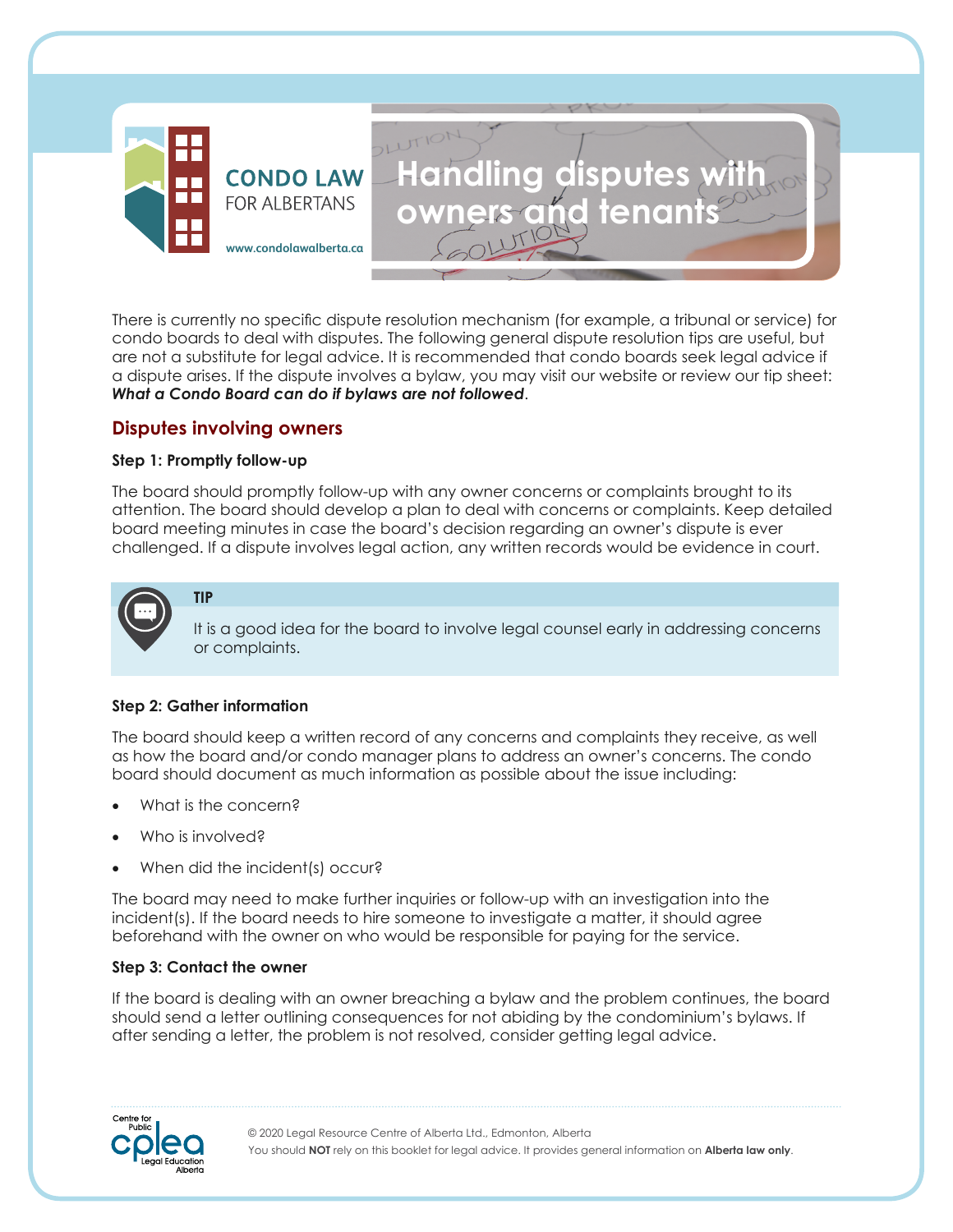

The board's lawyer can help determine the best course of action for proceeding. The lawyer can send a letter to the owner outlining the legal consequences for not abiding with the bylaws.

## **Step 4: Try to reach a mutual solution**

Any solution with the owner should be in writing. If the dispute with the owner continues, keep track of any written correspondence the board has with the owner.

### **Step 5: Consider your dispute resolution options**

Provided the issue relates to the *Condominium Property Act*, its regulation, or the condo's bylaws, you can engage in mediation or arbitration to resolve the issue as long as the owner agrees to this dispute resolution method.

The Court of Queen's Bench is another dispute resolution option. If the issue relates to the *Condominium Property Act*, its regulation, or the condo's bylaws or if the owner has engaged in "improper conduct", you can make a court application. This is an expensive option and you should seek legal advice before proceeding.

### **What is improper conduct by an owner?**

- Failing to comply with the *Condominium Property Act*, its regulation, or the condo's bylaws.
- Conduct that is oppressive or unfairly prejudicial to the corporation, a board member or another owner.



**TIP**

Disputes often arise due to poor communication with and among owners.

Ongoing board communications helps to build relationships with owners and a sense of community throughout the complex. It also keeps owners up-to-date on condominium bylaws, rules, and the expectations for living together. Some ways to improve communication with owners include:

- **Newsletters**
- Information sessions and meetings
- Being available to answer and address concerns
- Welcome package for new owners
- Prompt communication

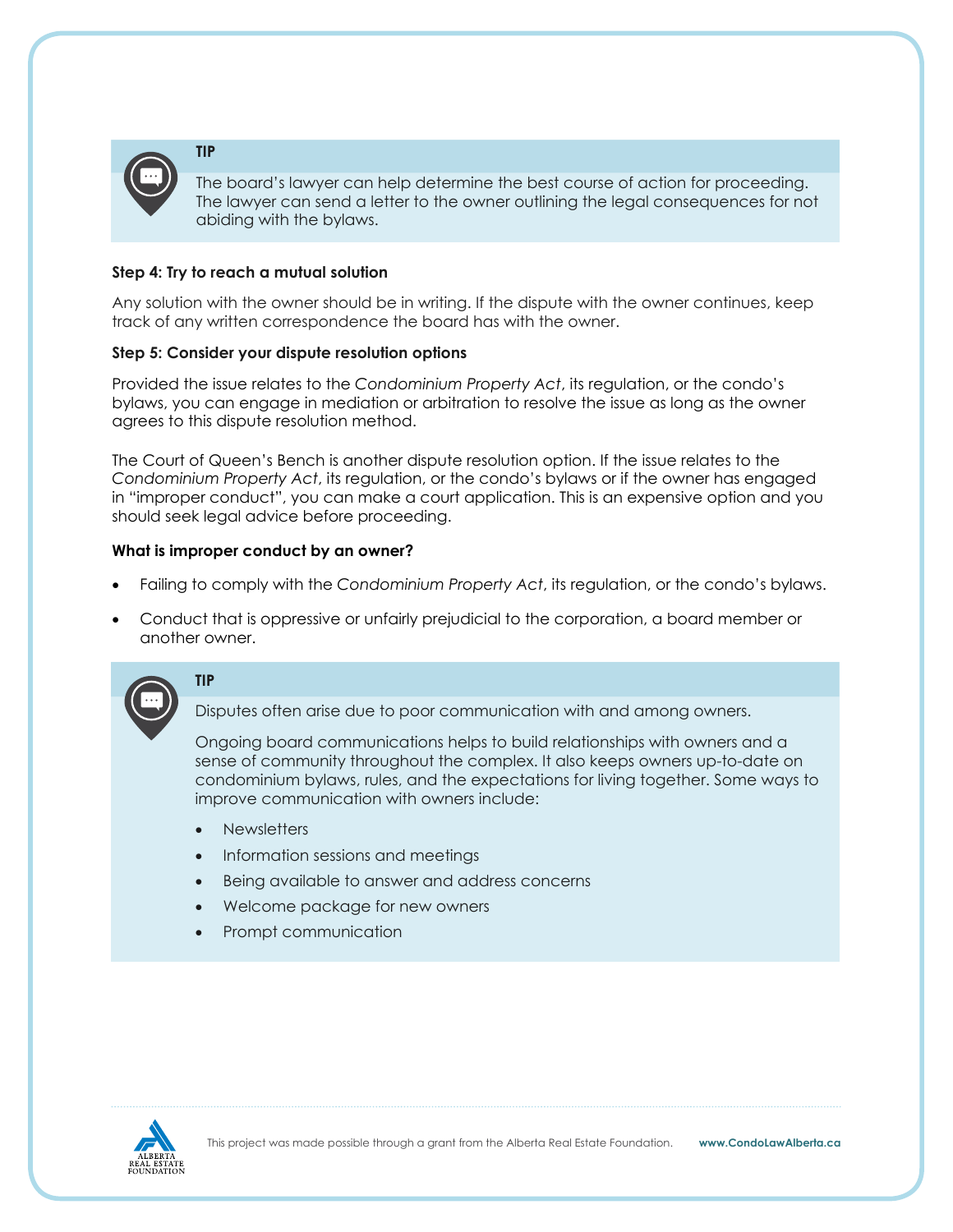# **Disputes involving tenants**

# **Step 1: Promptly follow-up**

The board should promptly follow-up on concerns or complaints regarding tenants. It should keep detailed board meeting minutes in case the board's decision regarding the tenant is challenged. If a dispute proceeds to court, any written records would be evidence in court.

# **Step 2: Gather information**

The board should keep a written record of any tenant concerns and complaints, as well as how the board and/or condo manager plans to address them. The condo board should document as much information as possible about the issue including:

What is the concern?

**TIP**

**TIP**

- Who is involved?
- When did the incident(s) occur?

# **Step 3: Contact the tenant and unit owner**

Provide the tenant with a copy of the applicable bylaws (if any) and the nature of the complaint. Provide the unit owner with correspondence sent to the tenant, outlining the concerns and copies of any of the bylaws that have been breached.



The board should maintain a current list of units being rented and the contact information for tenants and owners. This enables the board to promptly notify the tenant and owner about any breaches of the bylaws. If the board is collecting personal information for such a list, it should know privacy laws apply. To learn more about privacy, go to our website **www.condolawalberta.ca**.

### **Step 4: Try to reach a mutual solution**

Any solution the board reaches with the owner regarding the tenant should be in writing. If the board is dealing with a tenant breaching a bylaw and the issue continues, it should send a letter outlining the consequences for not abiding by the condominium's bylaws and copy the owner.



If the problem is not solved after sending a letter, the board can seek legal advice and have their lawyer send a letter to the tenant, copying the owner. The letter will often contain the legal consequences for not abiding with the bylaws.